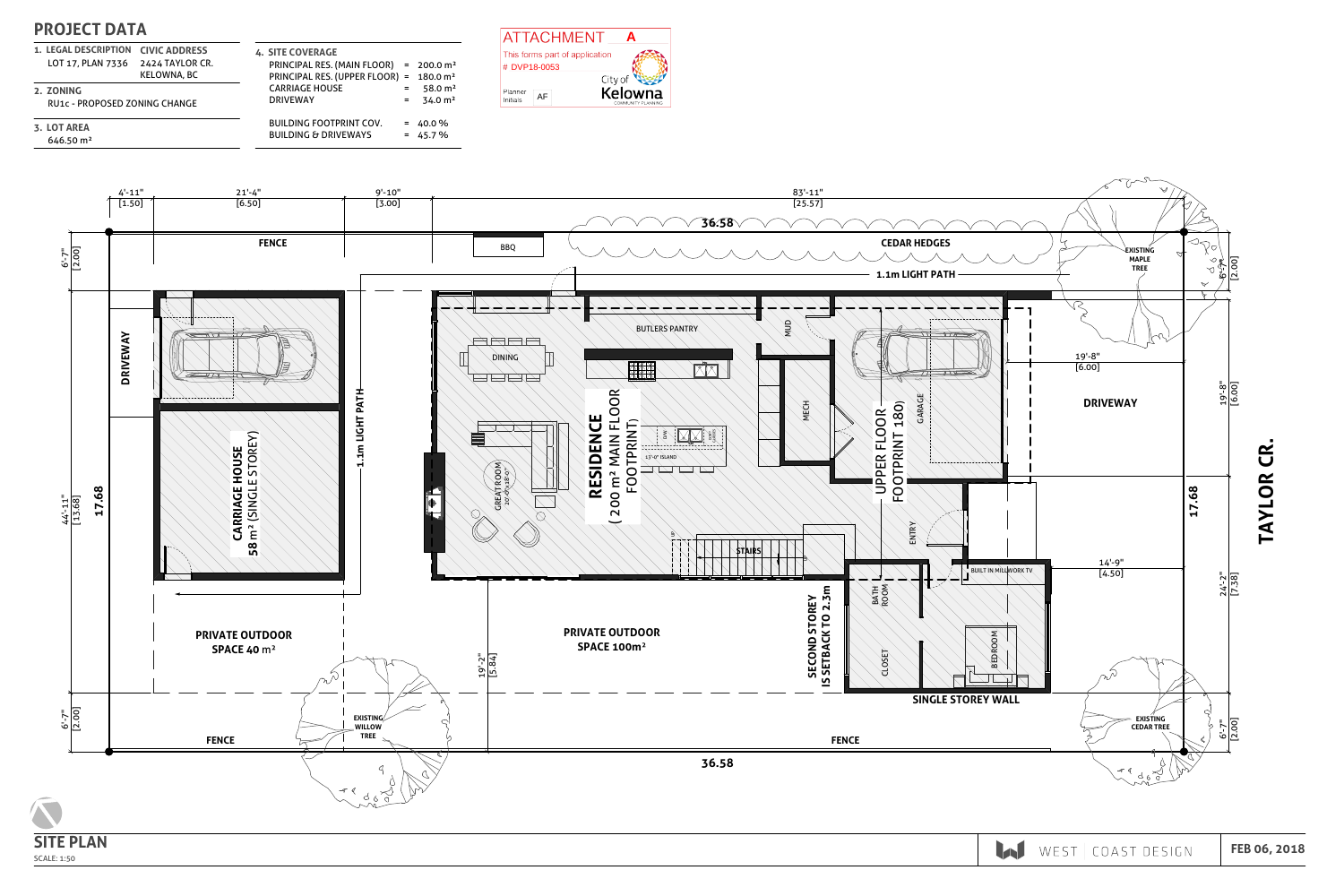## **CITY OF KELOWNA**

## **MEMORANDUM**

| Date:     | March 7, 2018                     | <b>ATTACHMENT</b>              |                           |
|-----------|-----------------------------------|--------------------------------|---------------------------|
| File No.: | DVP18-0053                        | This forms part of application |                           |
| To:       | Community Planning (AF)           | # DVP18-0053                   |                           |
| From:     | Development Engineer Manager (JK) | Planner<br>AF                  | City of<br>Kelowna        |
| Subject:  | 2424 Taylor Cr                    | Initials                       | <b>COMMUNITY PLANNING</b> |

The Development Engineering comments and requirements regarding this DVP application are as follows:

The request for a variance to allow vehicle access from the street does not compromise any municipal services however, as per bylaw access should be via laneway.

 $\frac{1}{3}$ 

James Kay, P. Eng.<br>Deyelopment Engineering Manager JÁ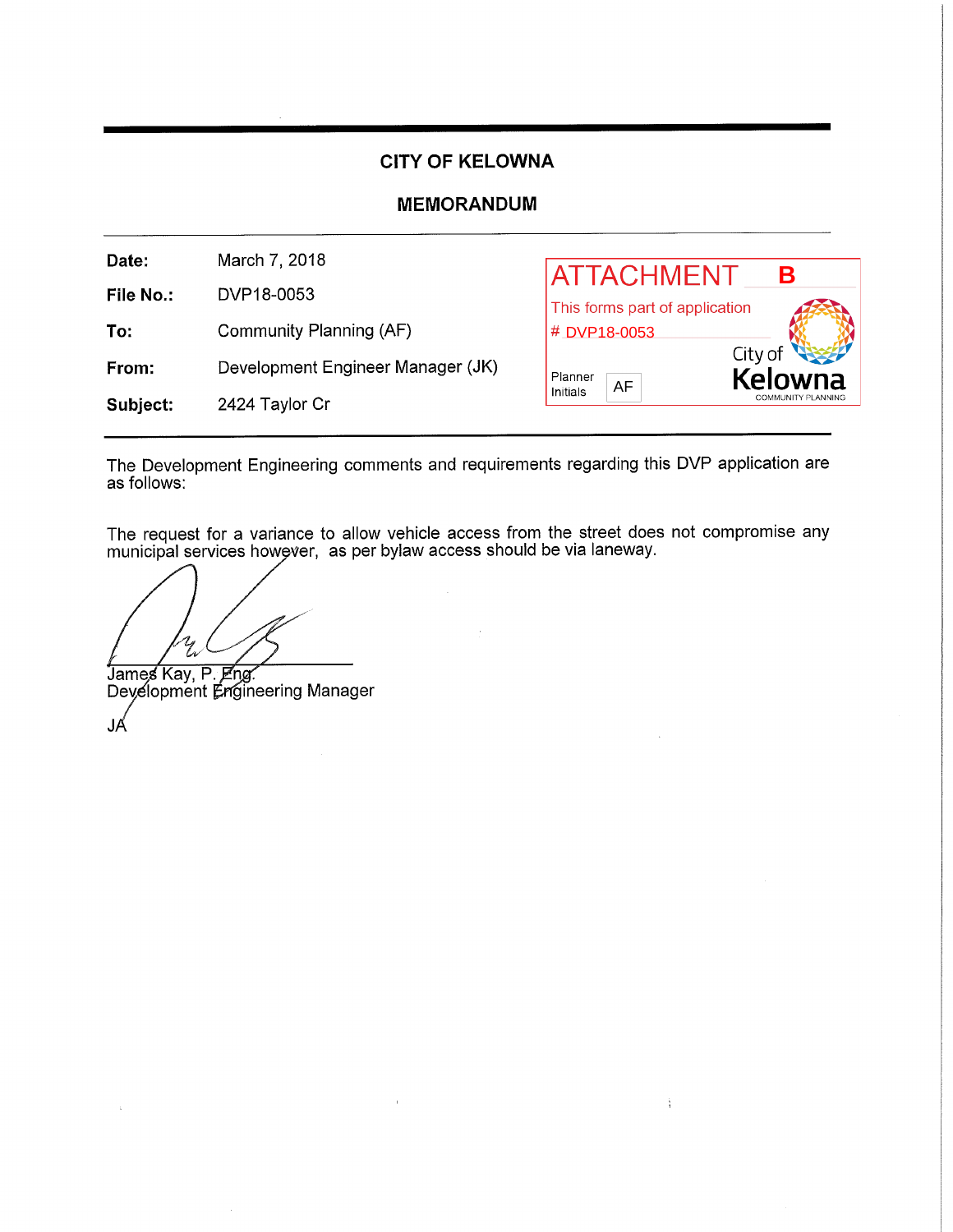



February 12, 2018

City of Kelowna **Urban Planning Department** 1435 Water Street Kelowna, BC

## Re: Rezoning to construct a Carriage House at 2424 Taylor Crescent And Development Variance Permit to allow a driveway from the road

## Dear Planning Staff

This application is to rezone the property at 2424 Taylor Crescent to the RU1c – Large Lot Housing with Carriage House zone, allowing the construction of a carriage house. The property was recently purchased, and the new owner is planning to demolish the existing house and accessory structures and replace them with a new single-family dwelling (SFD) and carriage house. All Zoning Bylaw regulations applicable to carriage house can easily be met.

The proposed 1 storey carriage house has a single car garage and has a modest floor area at 58 $m^2$ . It has a large private open space to the south of the dwelling delineated from the principals' space with a mature large willow tree. Given that the both the carriage house and principal dwelling are new builds, it is expected that they will integrate seamlessly onto the site.

The plan for the new SFD incorporates a double garage which is accessed from Taylor Crescent. The Zoning Bylaw section 13.1.7 (d) specifically requires that all accesses be taken off the laneway. For this project we are requesting a Development Variance Permit to allow access from the street. The proposed SFD is planned for the Begrand-Fast is planned for a multi-generational family. The main floor layout which clearly shows a separate bedroom area planned for an elderly parent. Driveway access at the street frontage is being requested to accommodate aging in place accessibility issues.

Taylor Crescent is a small local street that has 4-5 properties on either side which are each serviced with a laneway. 5 of the 9 properties have a front driveway access as highlighted by orange arrows in the picture below. It is evident that the neighbouring properties have gone through transition and upgrading in recent years and that we can expect the current street rhythm to remain intact. Given this and the precedent of existing street front driveways we are asking Staff to support the variance to allow vehicle access from the street.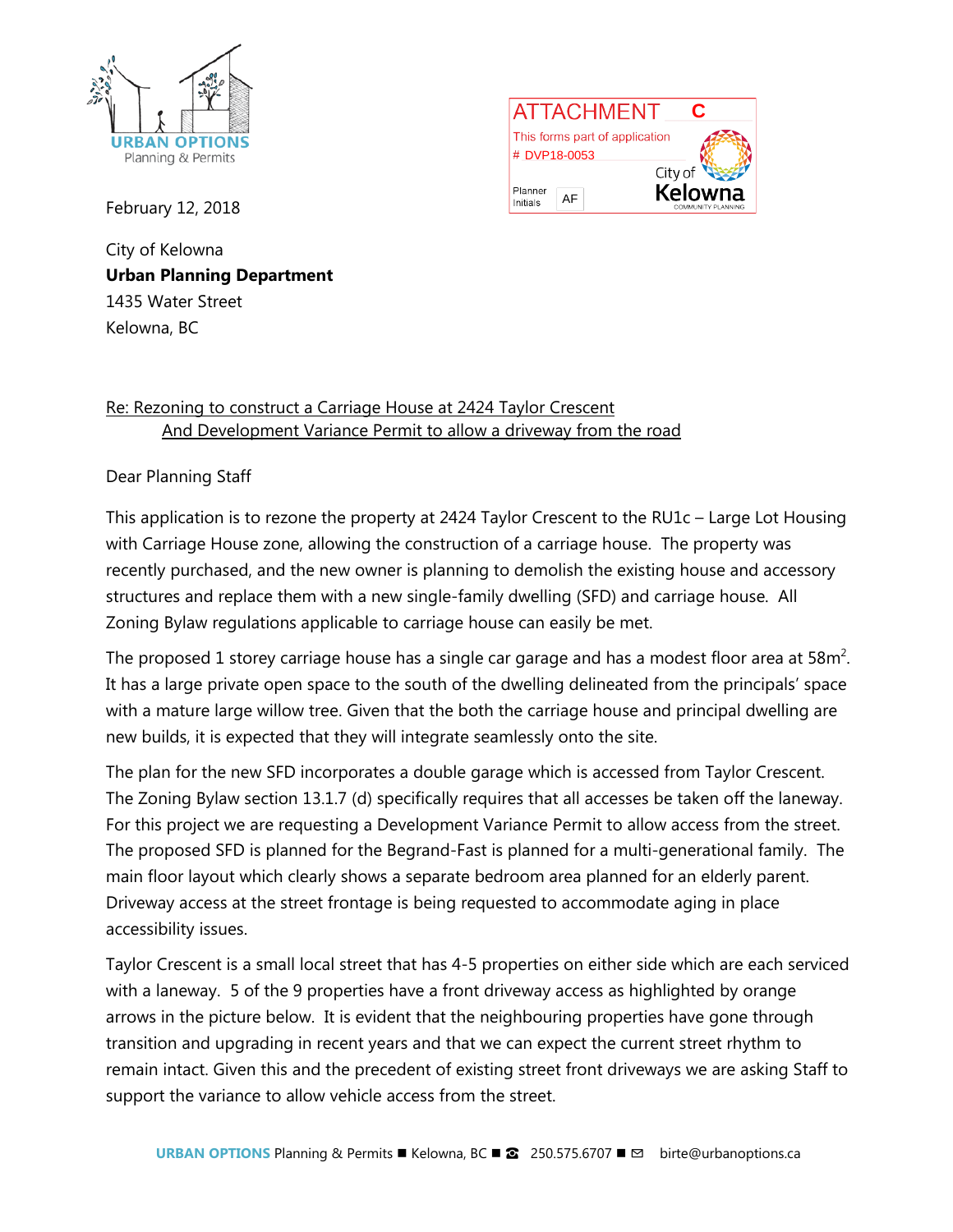

The neighbourhood has seen some additional housing in the form of a carriage house or RU6 two dwelling housing. Many of the Official Community Plan objectives for creating good infill housing are easily met for this property and the greater community. The property has easy access to schools, parks, transit and other natural amenities. This proposal is anticipated to be good infill development that is easily integrated into the existing form of the neighbourhood.

With this application we are seeking to develop quality housing stock in the area. Please contact me directly should you have any questions about the property.

Regards,

Birte Decloux for Kerry and Nicole Begrand-Fast

| <b>ATTACHMENT</b><br>C         |                                                 |  |  |
|--------------------------------|-------------------------------------------------|--|--|
| This forms part of application |                                                 |  |  |
| # DVP18-0053                   |                                                 |  |  |
| Planner<br>AΕ<br>Initials      | City of<br><b>Kelowna</b><br>COMMUNITY PLANNING |  |  |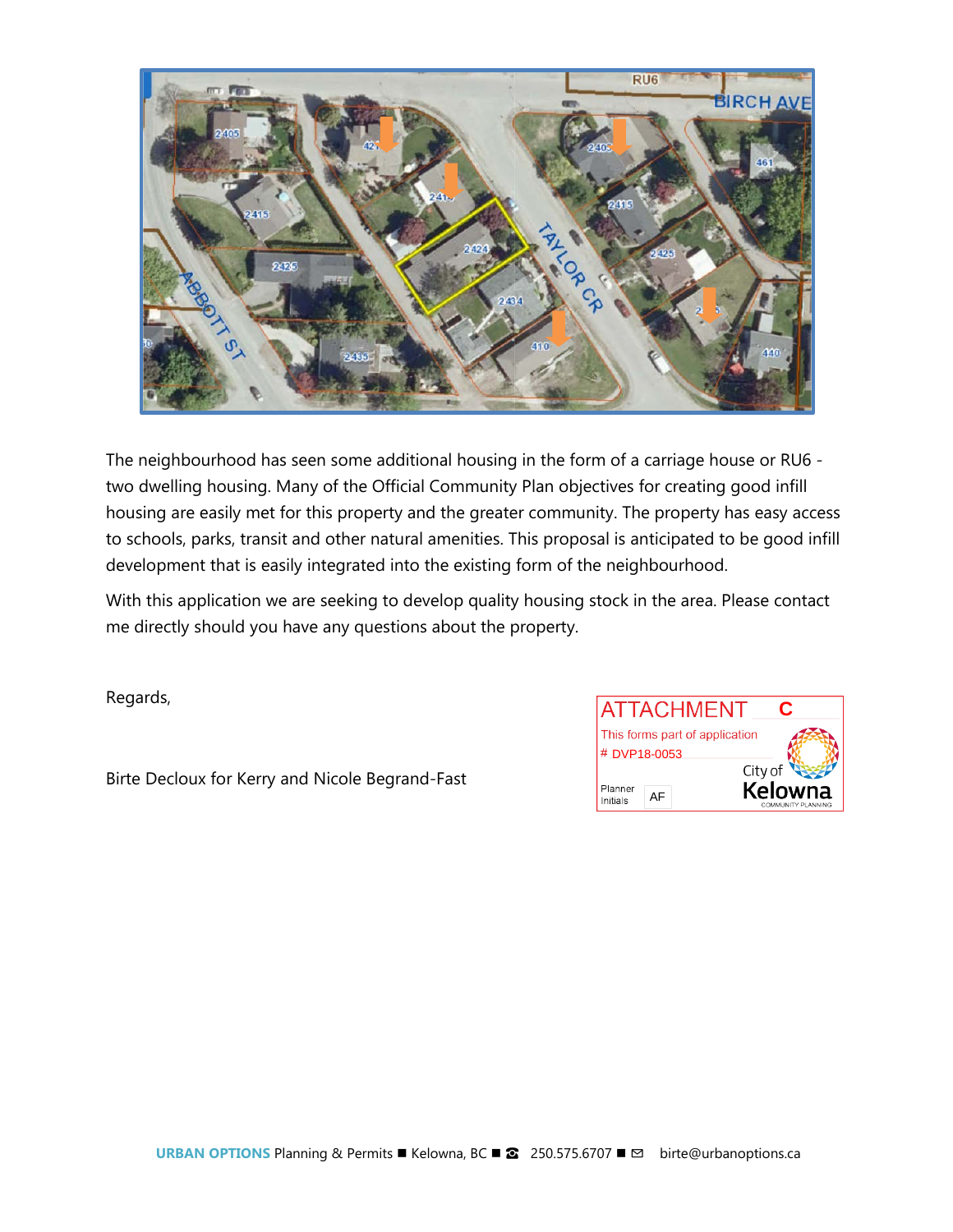## Development Variance Permit DVP18-0053





This permit relates to land in the City of Kelowna municipally known as

## **2424 Taylor Cr**

and legally known as

## **Lot 17, District Lot 14, ODYD, Plan 7336**

and permits the land to be used for the following development:

### **Large Lot Housing with Carriage House**

The present owner and any subsequent owner of the above described land must comply with any attached terms and conditions.

Date of Decision: August 28, 2018

Decision By: CITY COUNCIL

Issued Date: TBD

Development Permit Area: n/a

**This permit will not be valid if development has not commenced by August 28, 2020.**

\_\_\_\_\_\_\_\_\_\_\_\_\_\_\_\_\_\_\_\_\_\_\_\_\_\_\_\_\_\_\_\_\_\_\_\_\_\_\_\_ \_\_\_\_\_\_\_\_\_\_\_\_\_\_\_\_\_\_\_\_\_\_\_

Existing Zone: RU1 Future Land Use Designation: S2RES

## **This is NOT a Building Permit.**

In addition to your Development Variance Permit, a Building Permit may be required prior to any work commencing. For further information, contact the City of Kelowna, Development Services Branch.

## **NOTICE**

This permit does not relieve the owner or the owner's authorized agent from full compliance with the requirements of any federal, provincial or other municipal legislation, or the terms and conditions of any easement, covenant, building scheme or agreement affecting the building or land.

Owner: Kerry & Nicole Begrand Fast

Applicant: Urban Options Planning & Permits

Ryan Smith Date **Date** Community Planning Department Manager Community Planning & Strategic Investments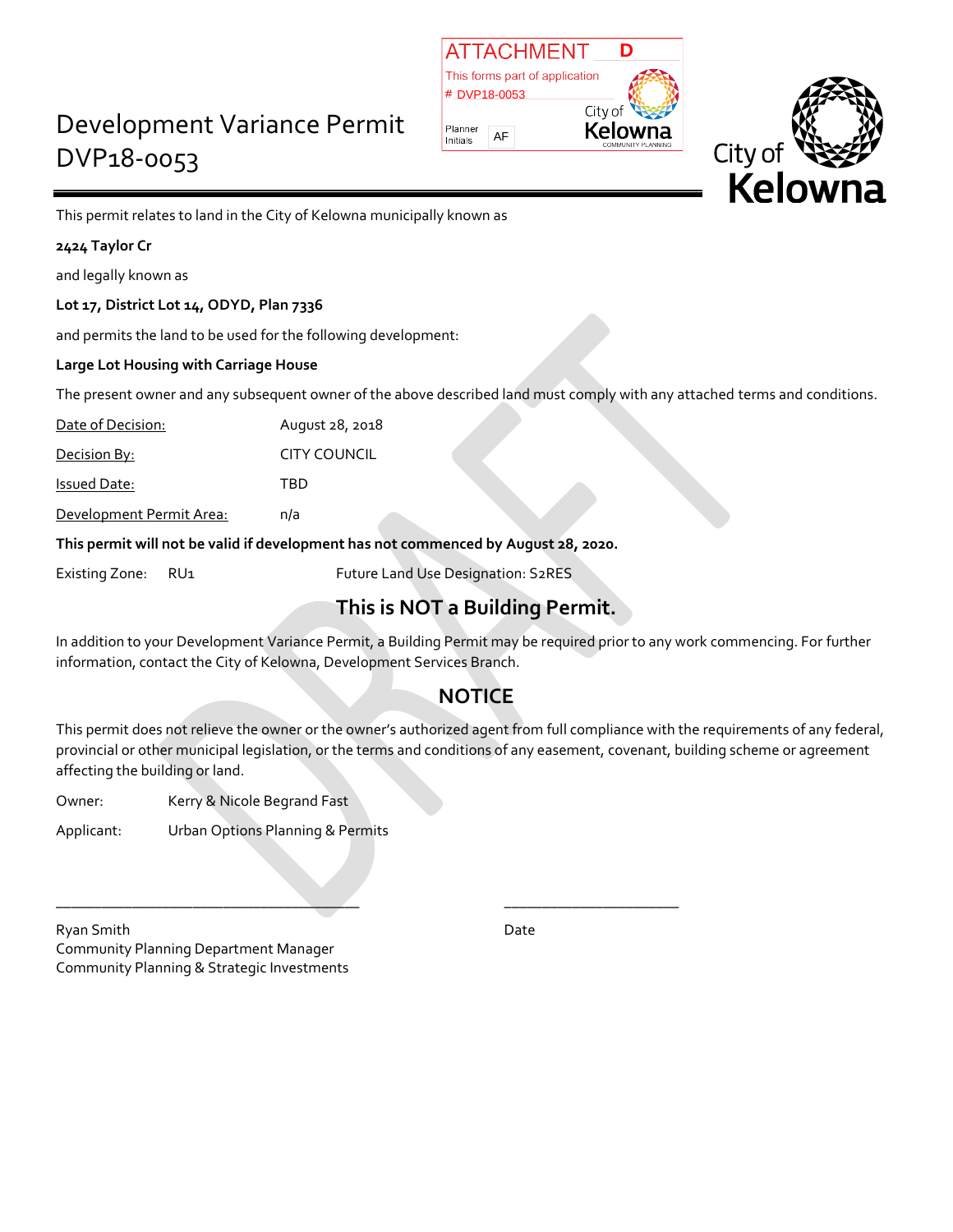| <b>IATTACHMENT</b>             | n                                    |  |  |
|--------------------------------|--------------------------------------|--|--|
| This forms part of application |                                      |  |  |
| # DVP18-0053                   |                                      |  |  |
|                                | City of                              |  |  |
| Planner<br>Initials            | <b>Kelowna</b><br>COMMUNITY PLANNING |  |  |

#### **1. SCOPE OF APPROVAL**

This Development Variance Permit applies to and only to those lands within the Municipality as described above, and any and all buildings, structures and other development thereon.

This Development Variance Permit is issued subject to compliance with all of the Bylaws of the Municipality applicable thereto, except as specifically varied or supplemented by this permit, noted in the Terms and Conditions below.

The issuance of a permit limits the permit holder to be in strict compliance with regulations of the Zoning Bylaw and all other Bylaws unless specific variances have been authorized by the Development Variance Permit. No implied variances from bylaw provisions shall be granted by virtue of drawing notations that are inconsistent with bylaw provisions and that may not have been identified as required Variances by the applicant or Municipal staff.

#### **2. CONDITIONS OF APPROVAL**

a) The dimensions and siting of the building to be constructed on the land be in accordance with Schedule "A";

This Development Permit is valid for two (2) years from the date of August 28, 2018 approval, with no opportunity to extend.

#### **3. PERFORMANCE SECURITY**

None required

#### **4. INDEMNIFICATION**

Upon commencement of the works authorized by this Permit the Developer covenants and agrees to save harmless and effectually indemnify the Municipality against:

a) All actions and proceedings, costs, damages, expenses, claims, and demands whatsoever and by whomsoever brought, by reason of the Municipality said Permit.

All costs, expenses, claims that may be incurred by the Municipality where the construction, engineering or other types of works as called for by the Permit results in damages to any property owned in whole or in part by the Municipality or which the Municipality by duty or custom is obliged, directly or indirectly in any way or to any degree, to construct, repair, or maintain.

## **The PERMIT HOLDER is the CURRENT LAND OWNER.**